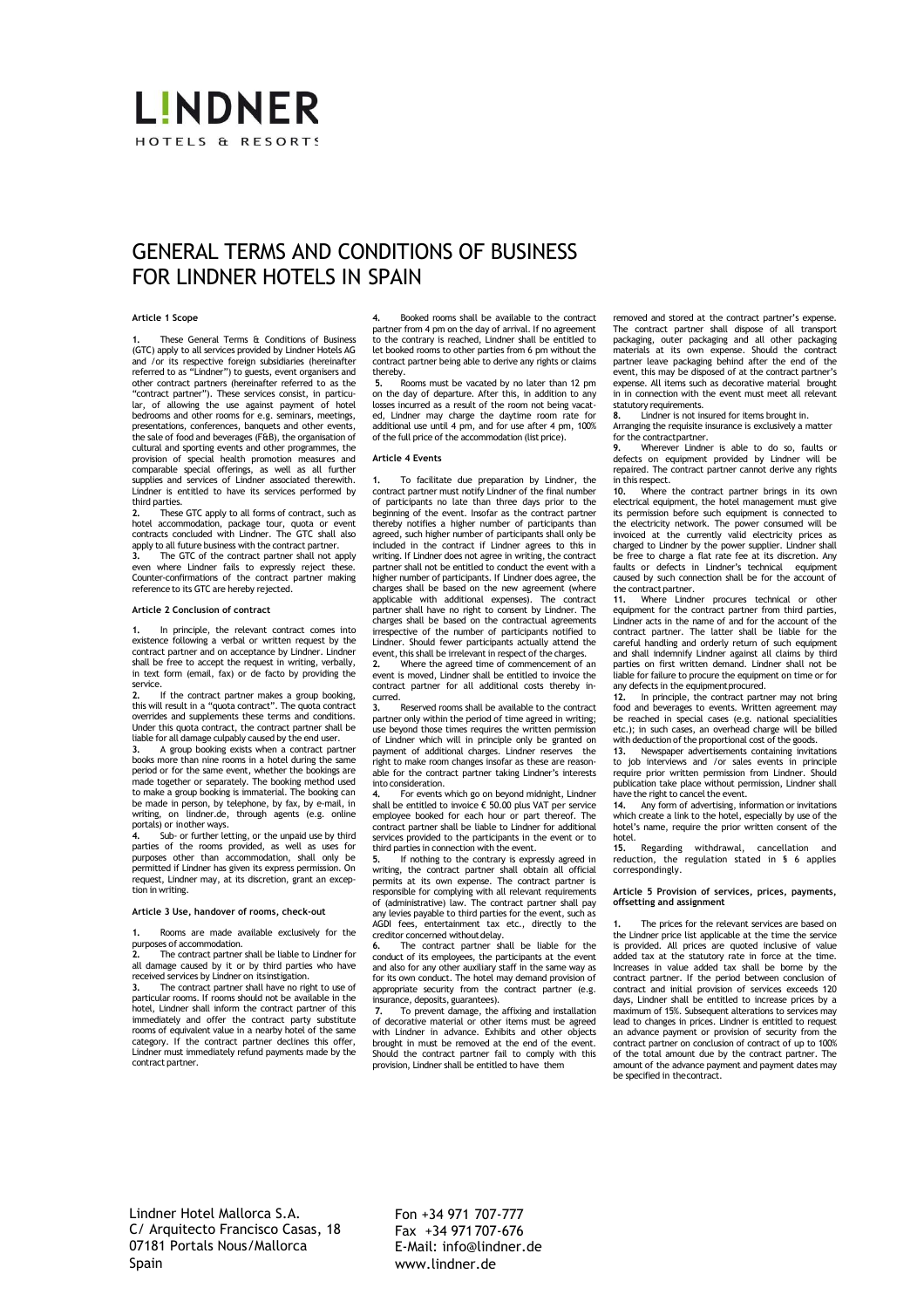# LINDNER HOTELS & RESORTS

**2.** Amounts due to Lindner are payable without deduction immediately upon receipt of the relevant invoice. An invoice shall be deemed to have been received by the invoice recipient at the latest 3 days after being sent, except where earlier delivery can be proved. The statutory provisions apply in the case of

payment arrears. **3.** The preparation of a consolidated invoice shall not release the contract partner from the duty to pay individual invoices on time. In the event of default in payment, even of only one individual invoice, Lindner shall be entitled to withhold all further and future services, and to make provision of services contingent upon a deposit of up to 100% of the payment still

outstanding. **4.** A collection fee of € 10.00 shall be payable for each reminder issued. In principle, invoices are payable immediately in cash or by credit card. Lindner is entitled to refuse cheques, credit cards and foreign currency. Vouchers from tour operators will only be accepted if a credit agreement exists with the company concerned or if corresponding advance payments have been made. Reimbursement for services not used isexcluded.

**5.** The contract partner may only offset against amounts due to Lindner if the relevant claim is undisputed or has been finally determined by the courts. The same applies correspondingly to any exercise of rights of retention on account of the contract partner's own claims. Claims and other rights may only be assigned

with the written permission of Lindner. **6.** If the contract partner uses a credit card to pay for products for which Lindner requires payment in advance (e.g. guaranteed bookings or standard orders requiring advance payment) without presenting the card in person (e.g. on the phone or internet), Lindner shall not grant the contract partner the right to cancel said charges with the credit card company.

### **Article 6 Withdrawal, cancellation, service reductions**

eservations made by the contract partner are binding for both contract partners. If a right to withdraw from the contract has not been agreed or has already expired, or no legal right to withdraw or cancel exists, and Lindner does not agree to cancel the contract, Lindner retains the claim to the agreed remuneration even though the services have not been supplied. In such cases, Lindner must offset the revenue from letting the rooms to third parties and from the expenditure saved. If the rooms are not let to third parties, Lindner can charge the discount for expenditure saved as a lump sum. In this case, the contract partner is obliged to pay the following percentages of the agreed total price for an overnight stay with or without breakfast:

- **a)** 50% of the agreed total price if written notification of cancellation or reduction is received by Lindner between 89 and 30 days before the start of service **b)** 70% of the agreed total price if written notification
- of cancellation or reduction is received by Lindner between 29 and 10 days before the start of service
- **c)** 90% of the agreed total price if written notification of cancellation or reduction is received by Lindner
- less than 10 days before the start of service<br>In the case of package arrangements with **d)** In the case of package arrangements with external services: 70% for half-board packages and 60% for

full-board packages Lindner has no claim if it receives written notification of cancellation or reduction 90 or more days before the start of service.

**2.** Lindner expressly reserves the right to claim additional costs and assert compensation claims. The contract partner is entitled to provide proof that no loss was incurred by Lindner or that the loss incurred was less.<br>3.

**3.** Insofar as Lindner can provide the cancelled service to third parties within the agreed period, the cancellation charge payable by the contract partner shall be reduced by the amount that such third parties pay for the cancelled service, but up to a maximum of the total cancellation charge due.

#### **Article 7 Withdrawal / cancellation by Lindner**

- **1.** By law, Lindner is entitled to rescind the contract ..<br>if
- **a)** the contract partner fails to meet an obligation **b**) the rooms which are the subject of the contra **b)** the rooms which are the subject of the contract are sublet in part or in full without Lindner's written permission
- **c)** fulfilment of the contract is impossible due to force majeure, strike or other circumstances for which Lindner is notresponsible
- **d)** the contract partner gives misleading or false information on material data
- **e)** the contract partner uses the name of Lindner in advertising materials without prior written permis-
- sion **f)** Lindner has justified reasons to believe that use of the hotel's services may jeopardise the smooth running of its business operations, safety, security or Lindner's public reputation.
- g) at the time of conclusion of contract the booking period
	- was outside the period of a trade fair, major event or the
	- like, and such an event is scheduled within the booking period after conclusion of contract for reasons beyond Lindner's control.

**2.** Lindner shall notify the contract partner in writing that it is exercising its right of cancellation / termination without delay, but at the latest within 44<br>days of learning of the reason for such cancel<del>lg.</del><br>tion/termination. Any right of Lindner to reparation **o**f any loss incurred by it and of the expenditure made by it remains unaffected in the event of justified cancellation of contract.

### **Article 8 Lindner's liability, items brought in, period of limitation**

**1.** In principle Lindner shall be liable in respect of all statutory and contractual claims only in the case  $p$ f

intentional conduct.<br>2. By way of e **2.** By way of exception, Lindner shall be liable in respect of ordinary negligence in the event of loss or damage

**a)** due to the breach of essential contractual duties. **g**n such cases, liability is limited to foreseeable losses typical forthat type of contract

**b)** due to death, personal injury or injury to health. **3.** Items of the contract partner left behind in publicly accessible rooms of Lindner, in techni**c**al<br>facilities or in conference rooms shall not be regarded as having been brought in unless they were expressly taken<br>into safe custody by an employee of Lindner who was<br>recognisably entitled to do so. Otherwise, any liability<br>for valuables not deposited is excluded. Within bedrooms, any liability shall extend only to items and

materials brought in by those persons entitled to do so

under the contract. Lindner is not liable for loss or damage caused by unauthorised third parties (e.g. robbery, raid) or for loss or damage occurring as a result of force majeure. The burden of proof in respect of the level of the respective loss lies with the contract partner.

**4.** Insofar as the contract partner has had made available to it a parking space within the hotel's garage or in the hotel's car park, this shall not represent a contract of safekeeping. Lindner shall have no duty of surveillance.<br>5. Items

**5.** Items left behind by the contract partner/guest shall only be forwarded at the request, risk and expense of the contract partner. Lindner shall store such items for 12 months and charge a reasonable fee for doing so. Insofar as the items have a recognisable value, items will then be turned over to the local lost property office.

All claims by the contract partner against Lindner arising out of or in connection with the contract become time barred, insofar as German law is applicable, after the expiry of one year, beginning with the end of the year in which the claim arose and the contract partner learned of the circumstances forming grounds for the claim or, without gross negligence, ought to have learned of suchgrounds.

# **Article 9 Addition provisions for package tour contracts**

**1.** Where, along with providing subsistence and accommodation, the contract provides for Lindner to organise a leisure time programme as a chargeable service, this shall represent a so-called package tour contract.

**2.** In the case of changes to, variations in or curtailments of individual services within the scope of a package tour contract which become necessary subsequent to conclusion of contract, Article 7 is applicable. If the contract partner fails to use agreed services despite these having been made available, no reduction in or refund of the full charge is possible. For cancellations see Article 6.

**3.** Lindner shall not be liable for loss or damage suffered by the contract partner through use of a special service; the contract partner will be referred to its rights to enforce its claims against the relevant party who arranged the special service in this respect.

# **4. Article 10 Smoking in a non-smoking room**

**6. 1.** If you are staying in a non-smoking room (these are identified as such), smoking in this room represents use contrary to the contract and will be penalised with a fine of €150.00. This charge ensures that the contractual artner shares the additional cleaning costs required (curtains, furniture, etc.). Lindner has the option of proving that greater costs have been incurred as a result of cleaning the room. In this case, the fine will be offset

against the actual cost of the damage. **7. 2.** If the room cannot be let the same day due to the strong smell of smoke, Lindner is entitled to bill the guest for an extra night at 90% of the standard rate valid at that time, in addition to claiming compensation as set out in point 1 above.

**8. 3.** If smoking in a non-smoking room causes the deployment of the fire service via the hotel's fire alarm system and Lindner is charged for these deployment costs, the contractual partner will also be obliged to pay compensation for the amount concerned.

**9. 4.** The contractual partner has the option of proving that the claims set out above have not been incurred or have not been incurred to the extent claimed.

Fon +34 971 707-777 Fax +34 971707-676 E-Mail: [info@lindner.de](mailto:info@lindner.de) [www.lindner.de](http://www.lindner.de/)